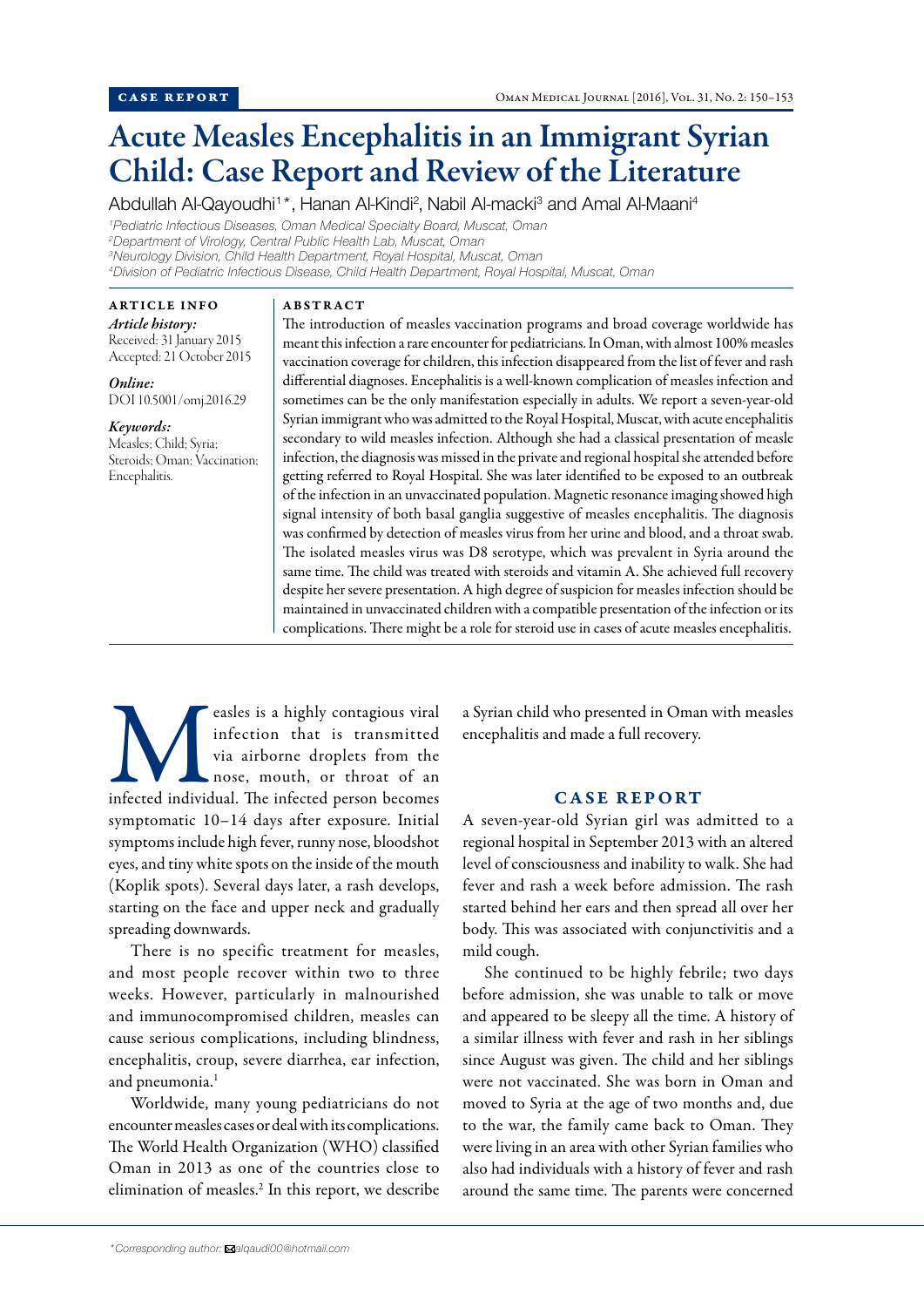| Sample tested                      | Result                                                                                                                                                                                   |  |  |
|------------------------------------|------------------------------------------------------------------------------------------------------------------------------------------------------------------------------------------|--|--|
| Serology (serum<br>and oral fluid) | • Measles: IgM reactive, IgG reactive<br>- Rubella: IgM negative, IgG negative                                                                                                           |  |  |
| Nasopharyngeal<br>and throat swab  | $\blacksquare$ Measles PCR: measles RNA was detected<br>• Rubella PCR: negative<br>• Multiplex respiratory viral panel: positive<br>for adenovirus DNA, negative for others <sup>+</sup> |  |  |
| Blood                              | • CMV and EBV DNA: negative.                                                                                                                                                             |  |  |
| CSF                                | $\blacksquare$ PCR: enterovirus, HSV and adenovirus<br>were not detected. CSF was not sufficient<br>for VZV, mumps, or measles test.                                                     |  |  |
| $U$ rine $*$                       | $\blacksquare$ Measles real-time PCR: RNA was not<br>derected.                                                                                                                           |  |  |
|                                    | • Cell culture on Vero/SLAM cells: isolated<br>measles virus, which was confirmed by<br>conventional measles PCR and genotyping<br>to be D8                                              |  |  |
|                                    | *The sample was collected four weeks after rash onset and was sent for measles                                                                                                           |  |  |

*\*The sample was collected four weeks after rash onset and was sent for measles PCR.*

*+ Others = influenza A/B, parainfluenza (1-4), corona (63,229, HKU, 43), rhinovirus, RSV, HMPV, Boca virus, Enterovirus, par echovirus, and mycoplasma pneumonia.* 

*IgM: immunoglobulin M; PCR: polymerase chain reaction; DNA: deoxyribonucleic acid; RNA: ribonucleic acid; CMV: cytomegalovirus; EBV: Epstein–Barr virus; HSV: herpes simplex virus; VZV: varicella zoster virus; CFS: cerebrospinal fluid.*

that unlike her siblings and other children in the community, she was not improving but getting worse.

She had multiple investigations in the regional hospital including full blood count and cerebrospinal fluid (CSF) examination (cell counts, gram stain, and culture) which were unremarkable. A computed



Figure 1: Axial fluid-attenuated inversion recovery image showing areas of increased signal intensities on bilateral caudate nuclei, putamen, and globus pallidus.



Figure 2: Coronal T2-weighted image showing signal hyperintensities changes over putamen and globus pallidus bilaterally.

tomography (CT) scan of her head was normal. The child was started empirically on intravenous (IV) ceftriaxone and acyclovir. She was transferred after two days to the Royal Hospital for further workup and neurological evaluation.

At the Royal Hospital her breathing, perfusion, blood pressure, and pulse rate were normal. She was noted to be aphasic and drowsy but easily aroused. She had supple neck and her facial nerves function was intact. She had normal muscles bulk with generalized hypotonia. She had generalized weakness but was able to move her upper limbs against gravity. There were some withdrawal movements of both lower limbs to deep pain stimuli. The deep tendon reflexes were exaggerated. She had bilateral extensor planter responses. Her gag reflex was intact but due to feeding difficulties; a nasogastric tube was inserted.

Lumbar puncture was repeated, and CSF examination was sent for microscopy, biochemistry, culture, bacterial antigens, and viral study (measles, adenovirus, enterovirus, and herpes simplex virus). Other samples for viral studies were sent to the Central Public Health Laboratory (CPHL) [Table 1].

Magnetic resonance imaging was performed and showed increased signal intensities on T2-weighted and fluid-attenuated inversion recovery images. The signal changes were symmetrical and involved both basal ganglia [Figures 1 and 2].

Measles virus infection was supported by reactive serology and confirmed by viral RNA detection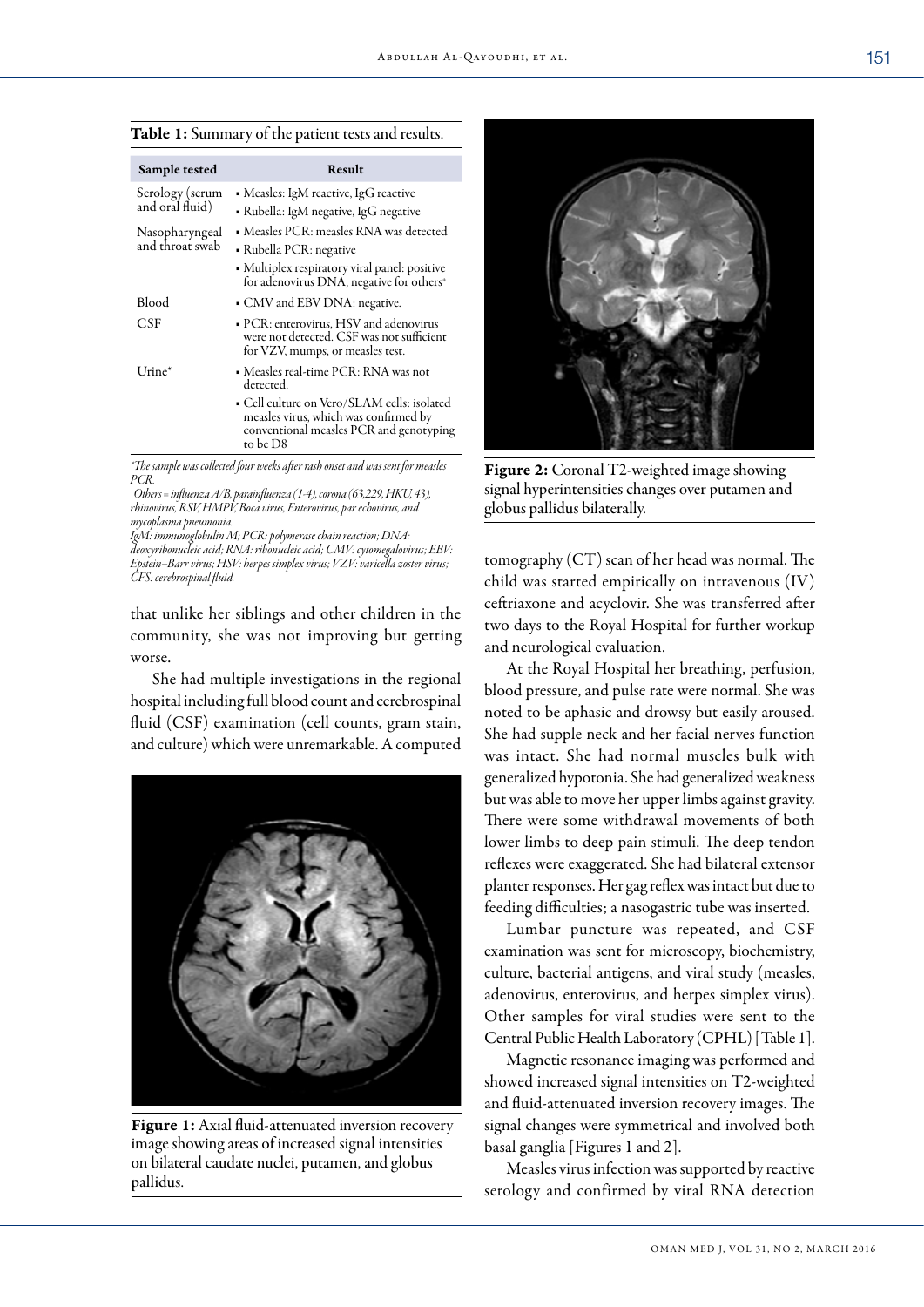| Type                                | <b>Features</b>                                       |                                                                      |  |
|-------------------------------------|-------------------------------------------------------|----------------------------------------------------------------------|--|
|                                     |                                                       | Mortality                                                            |  |
| Primary measles encephalitis        | • Rash during the early phase of the infection.       | $10 - 15%$                                                           |  |
|                                     | • Viral invasion of a neuron cell.                    |                                                                      |  |
|                                     | • Virus RNA can be positive in CSF.                   |                                                                      |  |
| Acute post-measles encephalitis     | $\bullet$ 2-30 days after infection.                  | 5% in children and 25% in adults.                                    |  |
|                                     | • Immune-mediated brain inflammation.                 |                                                                      |  |
| Measles inclusion body encephalitis | • Develop within one year of infection.               |                                                                      |  |
|                                     | • Common in immunodeficient children.                 |                                                                      |  |
|                                     | • Measles viral RNA detected in biopsy of brain cell. |                                                                      |  |
| Subacute sclerosing panencephalitis | • Develop 6–15 years after measles infection.         | Most individuals will die within<br>one to three years of diagnosis. |  |
|                                     | · Higher among children infected at a younger age.    |                                                                      |  |
|                                     | • Patients decline into a coma and death.             |                                                                      |  |
|                                     | • Very high titers of measles antibody in the CSF.    |                                                                      |  |

|  |  |  |  | Table 2: Types of measles-induced encephalitis. |
|--|--|--|--|-------------------------------------------------|
|--|--|--|--|-------------------------------------------------|

*RNA: ribonucleic acid; CSF: cerebrospinal fluid..*

from the nasopharyngeal swab and the viral urine culture on Vero/SLAM cells. The patient also had molecular evidence of adenovirus infection from the respiratory sample, but this was negative in the CSF sample. The patient was started on empirical treatment for meningoencephalitis with a 10-day course of acyclovir and ceftriaxone. She also received vitamin A (200,000 IU daily) for two days and high dose methylprednisolone (30 mg/kg/day) for five days.

With an intensive rehabilitation program, she showed gradual improvements. Five weeks after the initial presentation, she was seen at the neurology clinic and found to be back to normal with no neurological deficit.

## DISCUSSION

Measles is one of the leading causes of death among young children globally even though a safe and costeffective vaccine is available. The measles vaccination has resulted in a 74% drop in measles deaths globally in the last 10 years.<sup>3</sup> Measles is highly communicable, with a secondary attack rate among susceptible persons of more than 90%. In Oman, vaccine coverage is high. However, many people enter the country from regions where immunization programs are paralyzed due to various factors, such as the strength of health system and political problems and internal conflicts as with our reported case.

Encephalitis is the most frequent neurological complication of measles virus infection.<sup>4</sup> About one child of every 1,000 who gets measles will develop encephalitis that can lead to convulsions and can

leave the child with neurological sequel.<sup>5</sup> There are four main types of measles-induced encephalitis: primary measles encephalitis, acute post-measles encephalitis, measles inclusion body encephalitis, and subacute sclerosing panencephalitis [Table 2].<sup>4</sup>

The child in our case had features of acute postmeasles encephalitis. She presented more than a week after measles infection, and the rash had already disappeared at the onset of encephalitis. In our case, both measles immunoglobulin (Ig)-M and IgG were positive.

The CPHL serves as a Measles and Rubella National and Regional Reference Laboratory. Serological ELISA for IgM antibody requires only a single serum specimen and is diagnostic if positive.<sup>6</sup> Using highly specific and sensitive assays, 90% of measles cases are IgM positive three days after rash onset.7 It is important to remember that in the first 72 hours after rash onset, 10–20% of tests for IgM may give false-negative results, and measles IgM tests should be repeated. IgM antibody levels decline rapidly, being rarely detectable after 6–8 weeks. IgG antibody levels peak within about four weeks and persist for many years after infection. All patients who have positive or equivocal serum should have further confirmatory testing using respiratory swabs or urine sample tested for measles real-time PCR, cell culture, conventional PCR, and genotyping.<sup>8</sup>

The diagnoses of measles in our patient was suspected based on the clinical presentations (fever, rash, conjunctivitis, and history of contact with a patient with similar illness), and was confirmed by a positive serology test, PCR from a throat swab, and virus isolation in a urine sample. The genotyping in